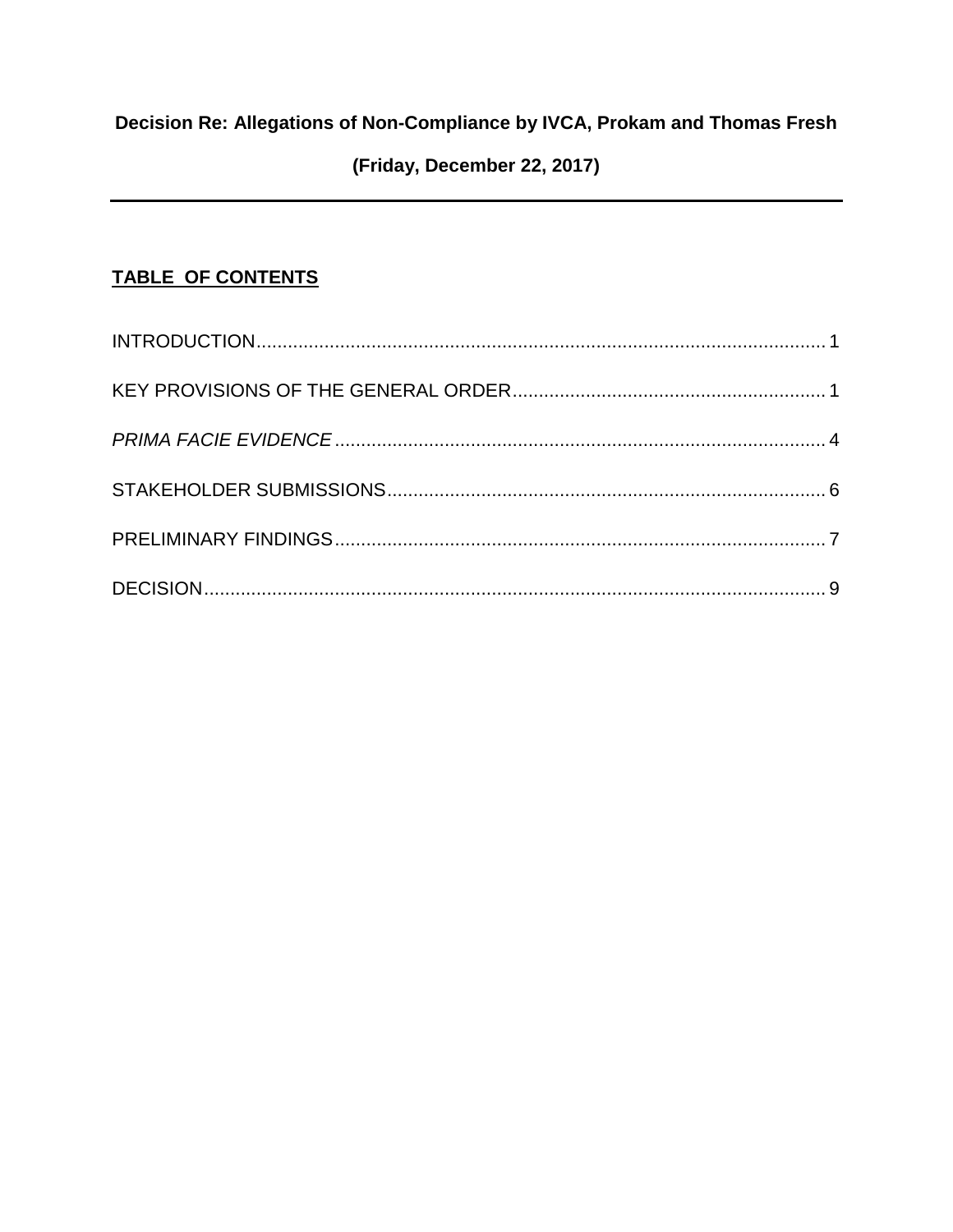### <span id="page-1-0"></span>**INTRODUCTION**

- 1. On or about October 10, 2017, the Commission delivered "Compliance Notices" to each of Island Vegetable Cooperative Association, Prokam Enterprises Ltd. (Prokam) and Thomas Fresh. The Compliance Notices described alleged noncompliance with the General Order and directed the stakeholders to cease and desist certain specified activities.
- 2. The Compliance Notices were intended to operate as the first step in a SAFETIbased process initiated by the Commission. The purpose of each Compliance Notice was to advise of the particulars of alleged violations, and to require compliance with the existing provisions of the General Order pending a show-cause hearing to be conducted by way of written submissions.
- 3. After October 10, 2017, the Commission provided various additional materials to the stakeholders to better particularize the alleged non-compliance. Then, in accordance with a schedule established by the Commission, the stakeholders made written submissions with respect to the alleged non-compliance. These submissions were then circulated among the stakeholders so that they would each have an opportunity to file a brief reply submission.
- 4. The allegations of non-compliance are fully particularized in the material provided to the stakeholders. The central allegation is that IVCA, a designated agency of the Commission, marketed potatoes grown by Prokam to Thomas Fresh at less than the minimum price established by the Commission.
- 5. On December 14, 2017, the Commission met to deliberate on the matter. At that meeting, the Commission reviewed the same material that had been provided to the stakeholders, as well as the written submission made by the stakeholders. The matter was considered by the Commission again on December 22<sup>nd</sup>, 2017.

# <span id="page-1-1"></span>**KEY PROVISIONS OF THE GENERAL ORDER**

6. Key provisions of the General Order that are germane to this matter include the following:

### PART V AGENCIES

- 5. No Agency shall receive any Regulated Product from a Producer that was not grown by that Producer unless expressly authorized by the Commission.
- 14. Prices for all Regulated Crops subject to Commission minimum pricing must be approved by the Commission before coming into force or effect, unless otherwise authorized in writing by the Commission.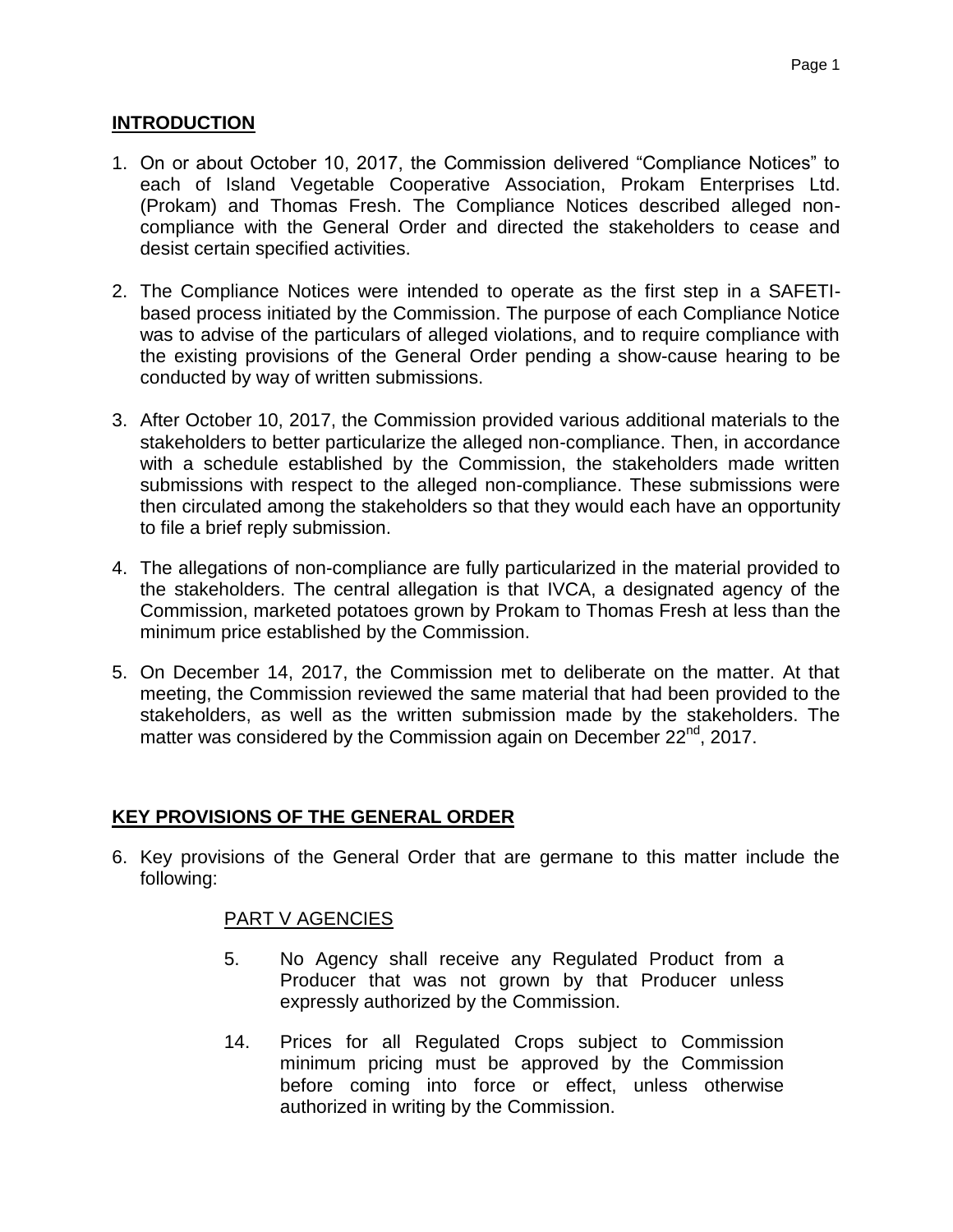#### PART IV LICENCING

- 1. No person other than an Agency shall purchase Regulated Product from a Producer or market Regulated Product, within British Columbia or in interprovincial or export trade, except that:
	- (a) Regulated Product may be purchased from a Producer by a Consumer or by a Processor licensed by the Commission as permitted by these General Orders;
	- (b) Regulated Product may be marketed by a Producer, Producer-Shipper, Processor, Commission Salesperson or Wholesaler who is licensed in accordance with these General Orders in the manner permitted by the term of the licences, these General Orders, and any other Order of the Commission; and
	- (c) A Person who is specifically exempted from the requirements of this section pursuant to these General Orders or otherwise by Order of the Commission may market Regulated Product as permitted by the Commission.
- 3. No Producer, shall grow, process or market Regulated Product unless that Producer:
	- (a) registers with the Commission;
	- (b) is qualified to and obtains annually from the Commission one or more of the appropriate licenses herein described; and
	- (c) Pays to the Commission annually the fees for such licences as described in Schedule 3 to these General Orders.

### PART IX GENERAL PROHIBITIONS

- 2. A Wholesaler shall only buy, accept or receive a Regulated Product from an Agency or Producer-Shipper.
- 7. No Person shall sell, offer to sell, supply or deliver the Regulated Product to any Person other than an Agency or such other Person as the Commission may expressly direct or authorize.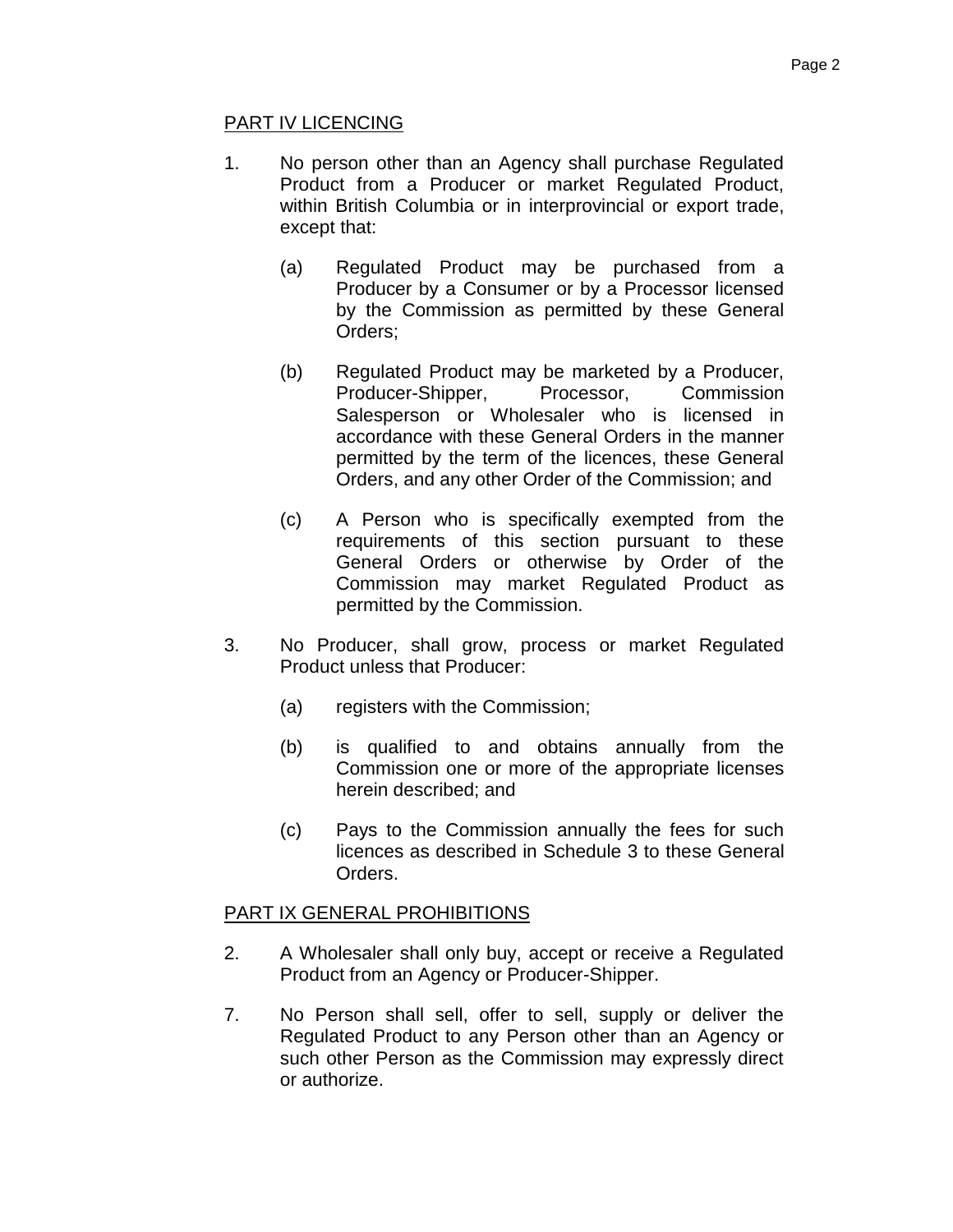- 9. No Producer or Agency shall sell or offer for sale Regulated Crops subject to Commission minimum pricing, and no Person shall buy Regulated Crops subject to Commission minimum pricing, at a price less than the minimum price fixed by the Commission from time to time for the variety and grade of the Regulated Product offered for sale, sold or purchased, unless authorized by the Commission.
- 11. No Producer, shall market or transport any Regulated Product unless the Producer is currently licensed with the Commission, except as expressly authorized by the Commission pursuant to Section 4 of Part IV of the General Order.
- 12. No Producer shall produce or ship Regulated product without a Delivery or Production Allocation for the product in question, unless otherwise authorized by the Commission.

### PART VII AGENCY RESPONSIBILITIES

- 1. Each Agency marketing crops subject to Commission minimum pricing shall notify the Commission and obtain approval from the Commission for the establishment of any price or change in price.
- 2. Each Agency marketing crops subject to Commission minimum pricing shall file with the Commission a copy of any price list, local or export, and particulars of any sales other than at listed prices.
- 3. No pricing for crops subject to Commission minimum pricing, below listed price can be made without the prior approval of the Commission.
- 6. Before finalizing a contract each Agency shall provide to the Commission for its prior approval as to form any proposed contracts with Processors or other firms approved by the Commission located in BC that are to receive regulated products regardless of end use.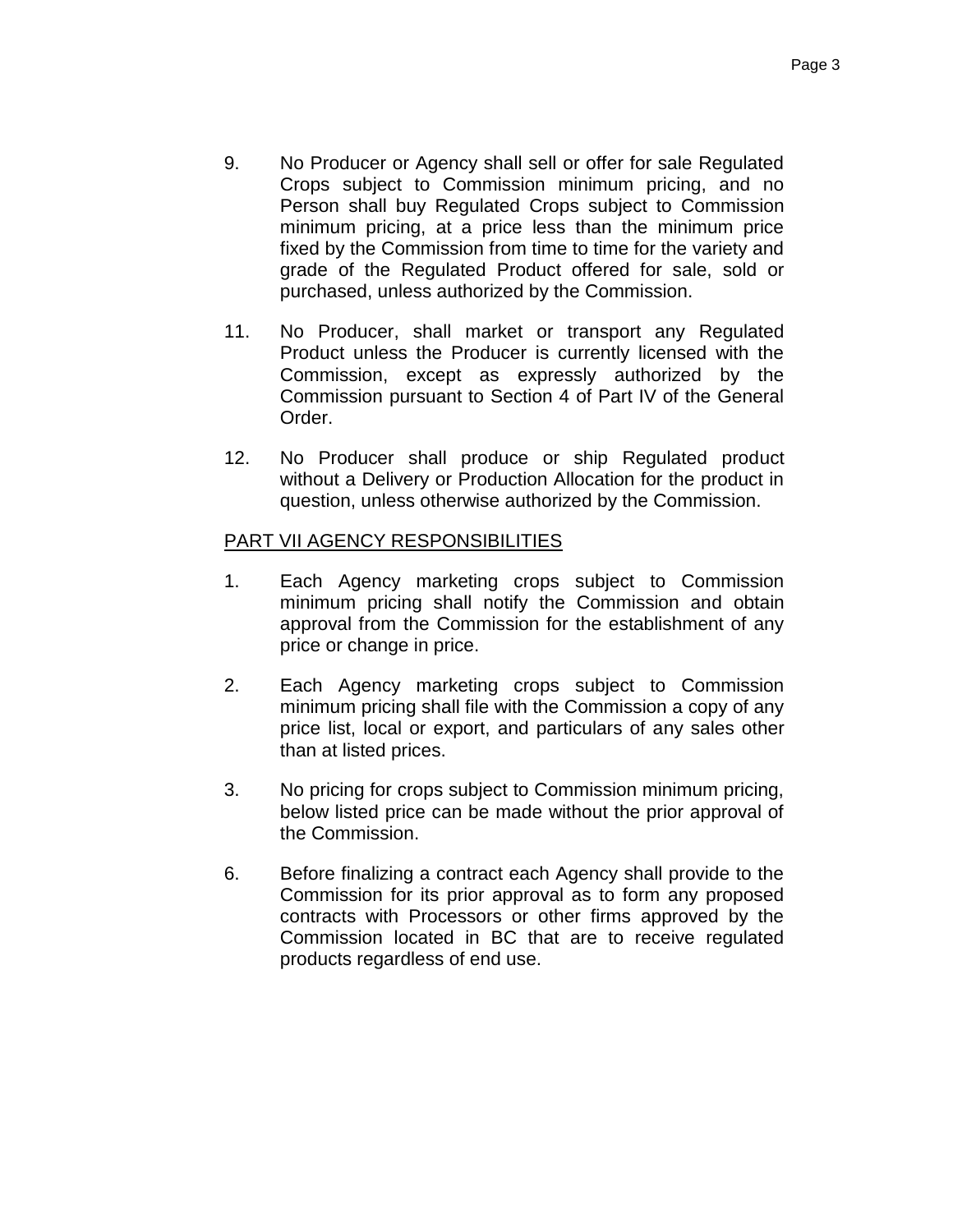## <span id="page-4-0"></span>*PRIMA FACIE EVIDENCE*

- 7. As noted in the material provided by the Commission to the stakeholders, the *prima facie* evidence suggests that:
	- 7.1. IVCA was engaged in the selling of Prokam potatoes to Thomas Fresh on fourteen occurrences between the dates of August  $23<sup>rd</sup>$  and October  $4<sup>th</sup>$ , 2017, at a price that was in contravention of the minimum price set by the Commission for that period, and executed without commission authorization.
	- 7.2. A total of 170 short tons (340,450 lbs) of regulated BC grown product was sold by IVCA between two cents (5%) and 34 cents (59%) below the Commission approved minimum price. This price is set weekly and in accordance with the approved policy for establishing weekly minimum prices for all BC grown regulated storage crops. All storage crop agency managers participate in establishing the weekly minimum price and are responsible to ensure that all agency sales are in compliance of the approved minimum price.
	- 7.3. The purchase order issued by Thomas Fresh was at pricing below the IVCA product quote sheet provided by IVCA to Thomas Fresh. Therefore, Thomas Fresh had knowingly procured regulated BC grown product at pricing below the price quoted by the agency and below the minimum price.
	- 7.4. The evidence also suggests that IVCA was not permitted to offer the product at a lower price than what was stated on the product quote sheet issued by IVCA to Thomas Fresh. Prices on each product quote sheet issued by IVCA to Thomas Fresh for the subject transactions were quoted at the Commission approved minimum price.
	- 7.5. The total volume of product acquired by Thomas Fresh at below minimum price and supplied from Prokam over this period is 2.688565 Million pounds.
	- 7.6. IVCA was engaged in the selling of Prokam potatoes to Thomas Fresh on a total of  $125$  occurrences between the dates of July  $30<sup>th</sup>$ , 2017 and September  $24^{th}$ , 2017 at a price that was below the minimum price set weekly by the Commission over this period, and executed these sales without commission authorization.
	- 7.7. For each of the 125 invoices listed, the invoiced price was at pricing below the IVCA product quote sheet issued by IVCA to Thomas Fresh. Therefore, Thomas Fresh had knowingly procured regulated BC grown product at pricing below the price quoted by the agency and below the minimum price.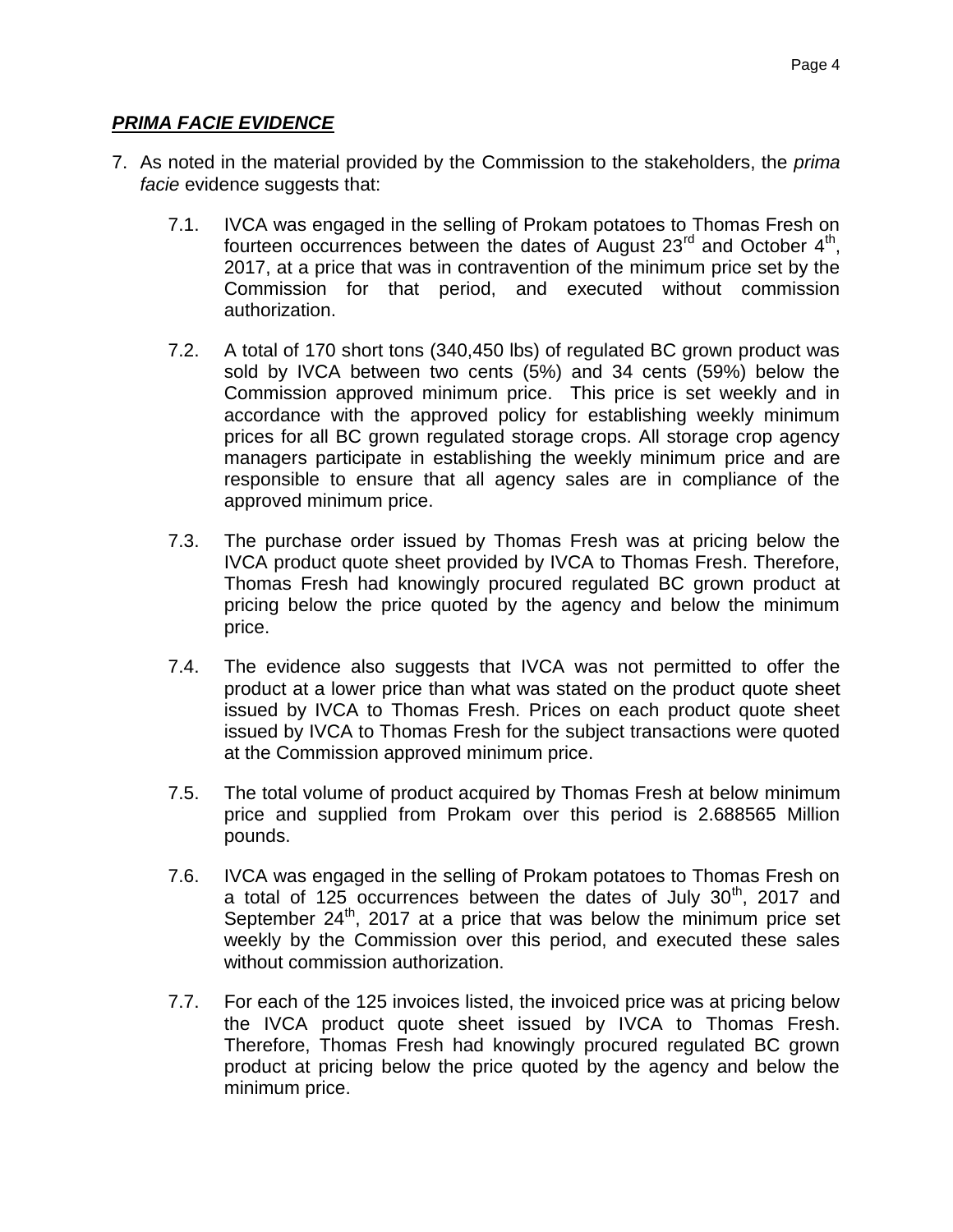- 7.8. The evidence also suggests that IVCA was not permitted to offer the product at a lower price than what was stated on the price quote sheet. Prices on each quote sheet issued by IVCA to Thomas Fresh for the subject transactions were quoted at the Commission approved minimum price.
- 7.9. The evidence suggests that in week numbers 37 and 38, Kennebec Potatoes had been shipped by Prokam and sold by IVCA. Prokam does not have any delivery allocation rights for Kennebec Potatoes and therefore is not permitted to ship Kennebec Potatoes into the market, without special permission granted by the Commission. As the designated agency for Prokam, IVCA is also to be held accountable for allowing this product to enter the market without regard to delivery allocation rights of other IVCA producers and the industry.
- 7.10. IVCA's attempts to work with Prokam and Bob Gill have been futile and have resulted in extensive verbal abuse and constant refusal to communicate effectively and take direction from Brian Meyers, IVCA General Manager.
- 7.11. The actions of Bob Dhillon and Bob Gill demonstrate a complete lack of acknowledgement of the IVCA General Manager's authority over the operations of IVCA and the Agency's authority to manage the marketing of regulated products.
- 7.12. The actions of Bob Dhillon and Bob Gill have put undue stress on IVCA staff and created a toxic environment that impedes on their ability to operate effectively as an Agency to fairly represent all its producers in the market place and function in accordance of the authority granted to it by the Commission.
- 7.13. Through the actions of Bob Dhillon (Prokam Enterprises) and Bob Gill, their refusal to communicate effectively with the IVCA General Manager and his staff has inadvertently allowed for regulated product to be sold without a price being set and approved by the Commission and prohibits the General Manager from performing his responsibility to market and sell regulated product managed by IVCA.
- 7.14. Bob Gill has deleted records from IVCA's order entry system. This action has put IVCA into non-compliance with accounting traceability requirements and may provide further evidence to support the revocation of Bob Gill's authority to handle regulated product.
- 7.15. Thomas Fresh, a wholesaler licensed by the Commission, entered into a contract directly with Prokam (a registered producer of regulated vegetables) and Sam Enterprises (an entity that is not a registered producer of regulated vegetables).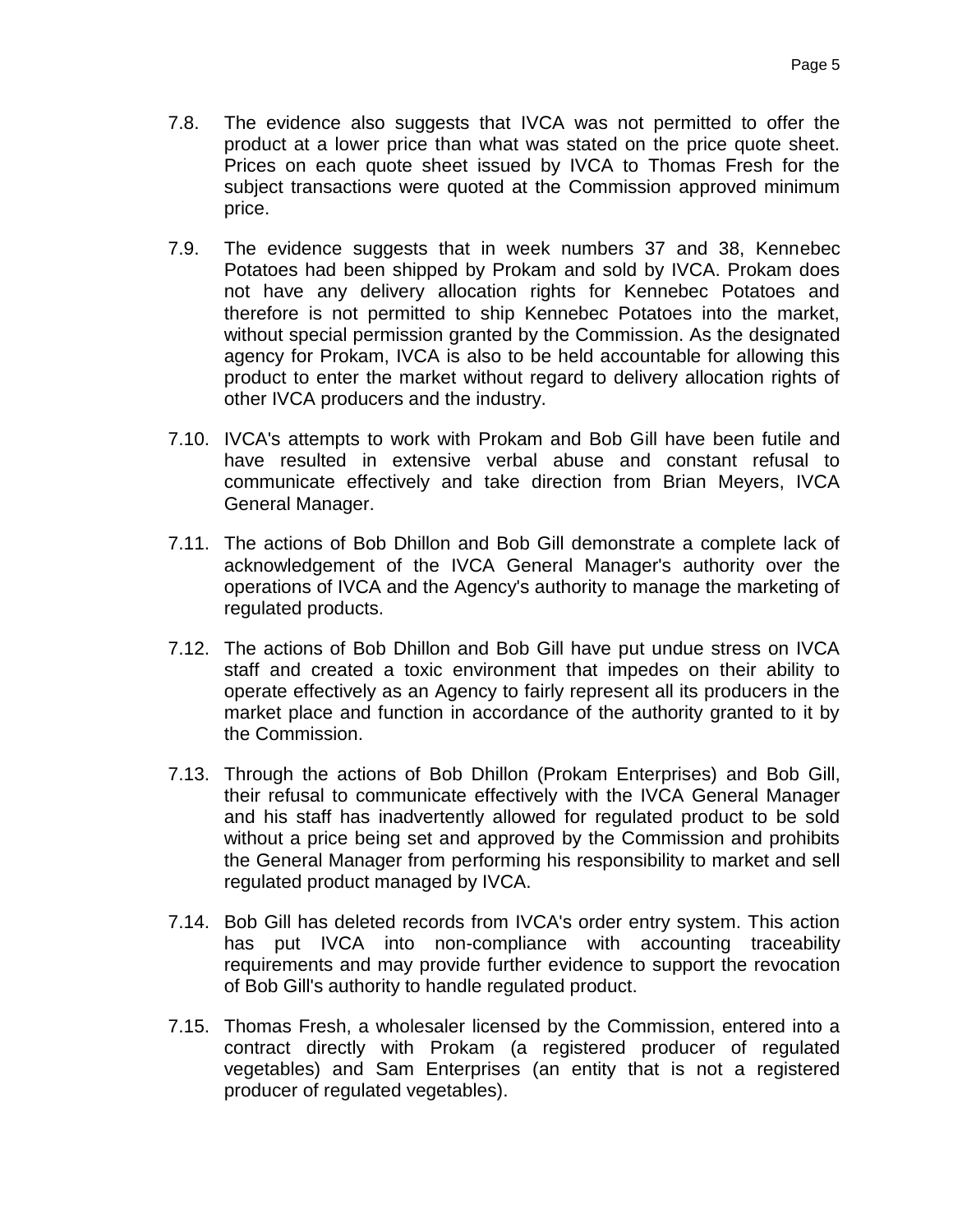- 7.16. Prokam, a producer licensed by the Commission, entered into a contract directly with Thomas Fresh.
- 7.17. Bob Gill, Prokam, and Thomas Fresh acted in blatant disregard of the Agency's authority, the Commission General Order, and established policy approved by the Commission as the first instance regulator to maintain orderly marketing of regulated BC grown vegetables.
- 7.18. Through the actions of Bob Gill (IVCA Sales Associate), IVCA had permitted an unauthorized contract to be signed directly between a wholesaler, Thomas Fresh, and a producer, Prokam, and facilitated the activity by allowing this contracted sale to be processed through the agency.
- 7.19. Through the actions of Bob Gill (IVCA Sales Associate), IVCA allowed for the shipment of product to the market through an un-licensed producer (Sam Enterprises Ltd.)

### <span id="page-6-0"></span>**STAKEHOLDER SUBMISSIONS**

- 8. IVCA does not take issue with the particulars of the sales made at less than the minimum price established by the Commission. Instead, IVCA submits that it did not believe that the Commission's minimum price was "relevant" to sales of regulated product made by it to out-of-province purchasers. In addition, IVCA asserts that it believed that the Commission had no jurisdiction over prices for sales of regulated product delivered out of the Province. Finally, IVCA asserts that it did not learn until the fall of 2017 that the Commission took the position that its minimum price was applicable to out-of-province sales.
- 9. Similarly, Prokam and Thomas Fresh do not appear to take issue with the particulars of the sales made at less than the minimum price established by the Commission. They assert that: (a) the sales at issue are interprovincial and took place outside of British Columbia; (b) Prokam, through IVCA, and Thomas Fresh agreed to enter into the sale transactions based on an understanding that the Commission did not purport to regulate the minimum price for sales of BC potatoes in Alberta and Saskatchewan, and the information disseminated to market participants including Prokam and Thomas Fresh by the Commission did not clearly indicate a minimum price for transactions in Alberta and Saskatchewan; and (c) there is no sound marketing policy that would support a decision of the Commission to impose a minimum price on sale of BC potatoes in Alberta and Saskatchewan.
- 10.With respect to the second assertion, Prokam and Thomas Fresh stated (among other things):

…the Commission takes the position that the minimum prices set by the Commission are confidential to the Commission and the Agencies, and the Commission has only provided pricing information for the specific impugned transactions, redacting the other prices on the list.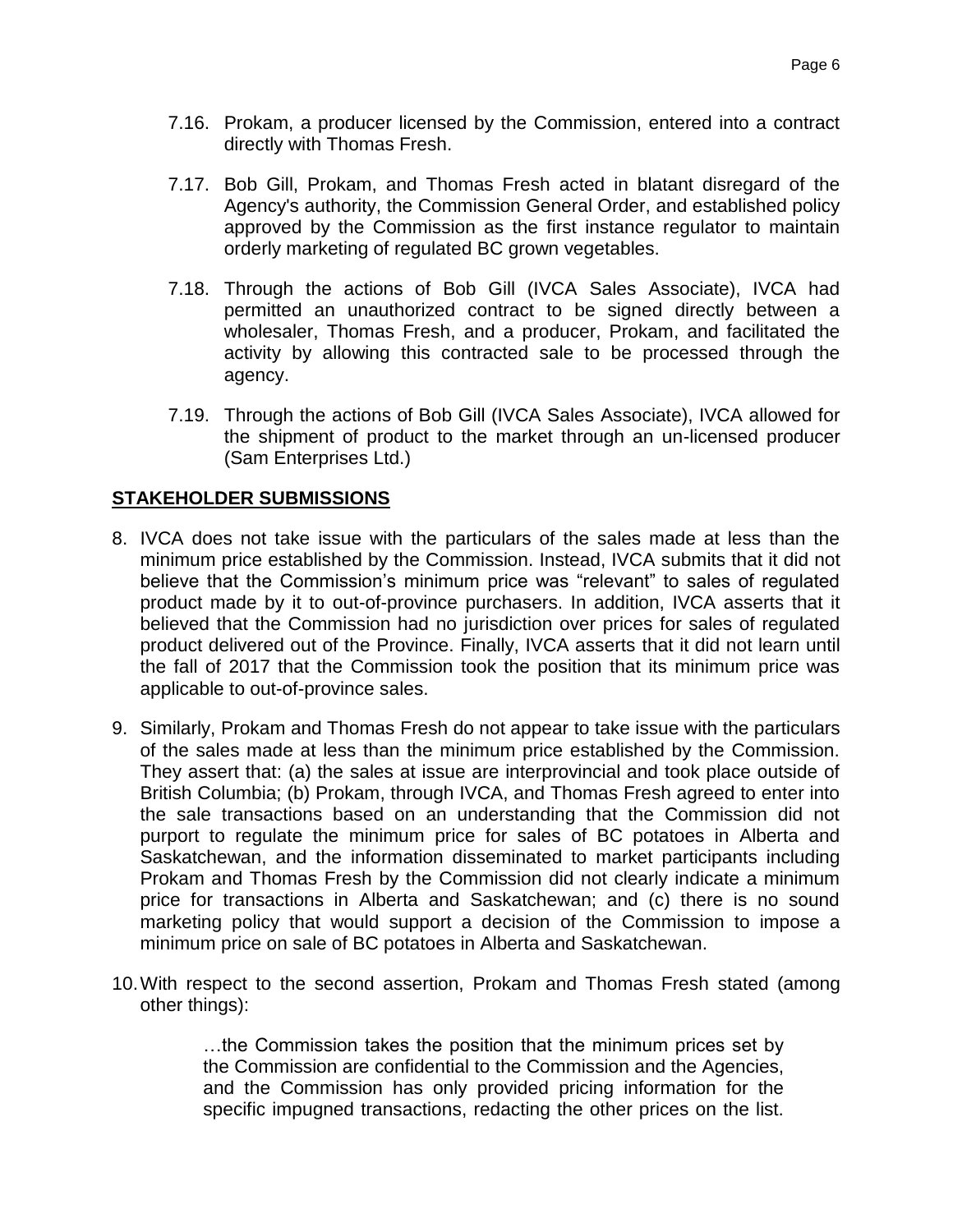There is no suggestion that the Commission price lists were published or otherwise disseminated to Prokam or Thomas Fresh such that they were on notice of the minimum prices set by the Commission when the transactions at issue were entered into. It does not accord with principles of procedural fairness or SAFETI principles to punish Prokam or Thomas Fresh for failing to comply with minimum price requirements of which they had no notice, given that the Commission not only failed to give notice to these market participants of the minimum prices set, but also actively concealed the minimum prices from non-Agency market participants because of its policy of confidentiality.

### <span id="page-7-0"></span>**PRELIMINARY FINDINGS**

- 11.The Commission reviewed the matter at the Commission meeting held on December 14<sup>th</sup>, 2017. All Commissioners were present for the review of the binder of evidence and all submissions on the matter from IVCA, Prokam, Thomas Fresh, and BCVMC staff that were submitted up to and including December 13th, 2017.
- 12.On completion of this review, Peter, Corry and Hugh recused themselves from the meeting to avoid any appearance of a conflict of interest in the deliberations and any final decision to be made by the Commission.
- 13.The remaining Commission members continued with deliberations of the issues. The discussion lead to the following tentative thoughts, comments, and observations:
	- 13.1. Bob Gill, an employee of IVCA entered into contracted pricing on potatoes with Thomas Fresh at pricing that was not approved by the Commission and facilitated the selling of product at below minimum price. Furthermore, these contracts were established with Sam Enterprises, an unregistered producer with no delivery allocation rights for any regulated vegetable.
	- 13.2. Prokam Enterprises, Bob Dhillon, shipped potatoes through IVCA at pricing below the minimum price that was not approved by the Commission.
	- 13.3. Prokam Enterprises, Bob Dhillon, shipped Kennebec potatoes without having any delivery allocation rights to the market and did so without the approval of the Commission.
	- 13.4. Thomas Fresh is not privileged to the confidential minimum pricing sheets and the general orders that direct Agency behaviour. Though its behaviour is suspect, it is not reasonable beyond a doubt that Thomas Fresh acted in willful non-compliance of the general order and commission policy.
	- 13.5. Thomas Fresh entered into a contract to directly purchase regulated product with an un-licensed producer. This is in direct violation of the general order and the conditions attached to a wholesaler licence. All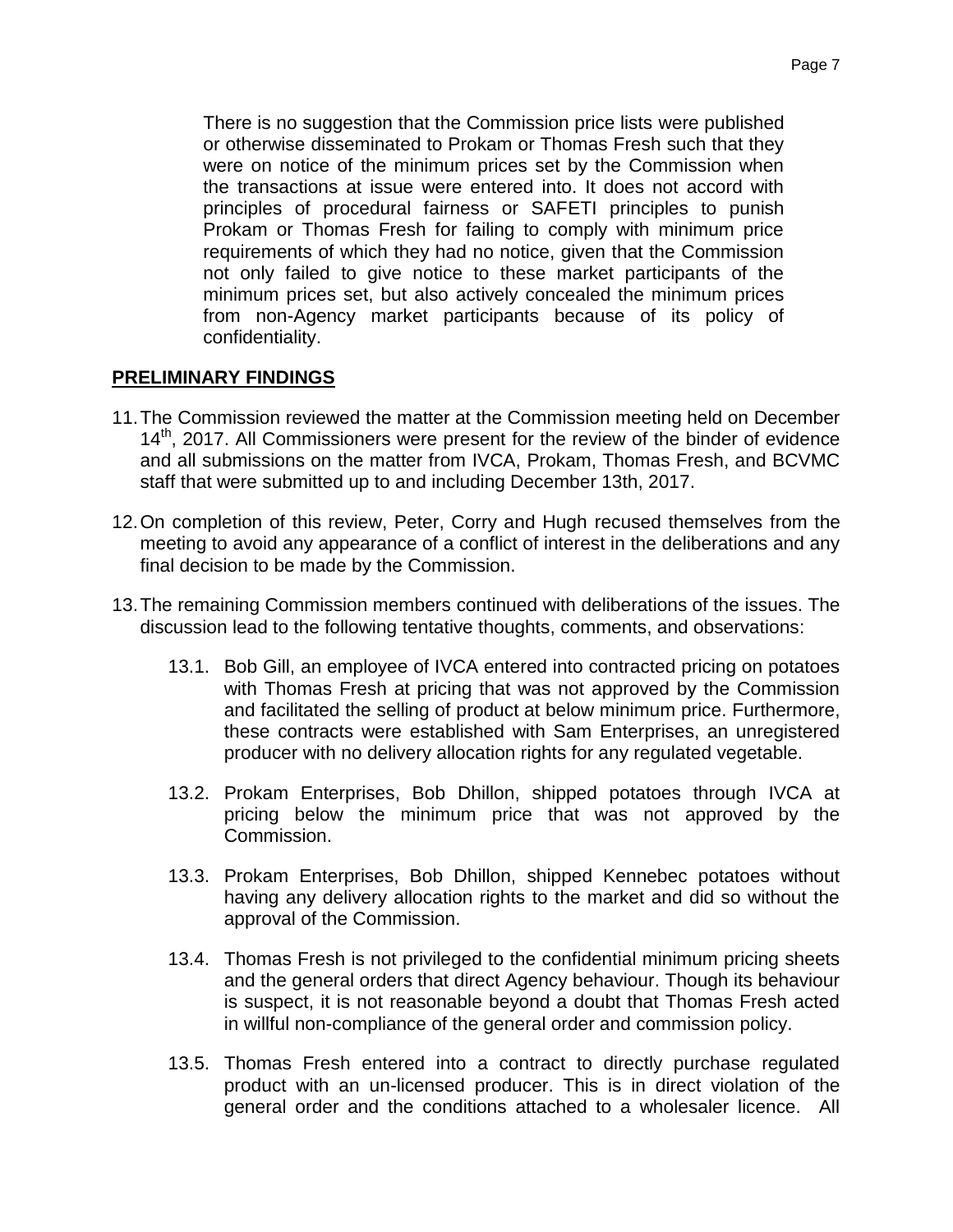sales of regulated vegetables must be managed by an Agency. All approved contracts are between a wholesaler (Thomas Fresh) and an Agency (IVCA)

- 13.6. IVCA sold product to Thomas Fresh at pricing that was below the established FOB minimum price and did not have approval to do so by the Commission.
- 13.7. The IVCA general manager and IVCA office staff had repeatedly informed Bob Gill and Bob Dhillon (Prokam) of the issues. Both Bob Gill and Bob Dhillon failed to take adequate action to respect IVCA management authority in the marketing of regulated vegetables and comply with the direction given to correct the issues.
- 13.8. Prokam Enterprises (Bob Dhillon) is licensed as a producer and has no authority to market regulated product. However, as a member of the IVCA board he is privileged to commission regulations and policy that guide how a designate agency is expected to perform to promote orderly marketing of regulated vegetables.
- 13.9. The IVCA office staff and members of the board have willfully complied with Commission staff to provide evidence on the matter. However, IVCA is also to be held accountable for the issues that have materialized.
- 13.10. The orderly marketing system for regulated storage crops is built on three components; the Agency, Pricing, and delivery allocation. Each component serves its own purpose; Agencies represent groups of producers in the market (leverage selling power), Price coordination stabilizes demand (maintains integrity in the system), delivery allocation manages an individual producer's access to the market (protects market rights). The delivery allocation component can only function if a coordinated pricing approach to the market is enforced. Together, these three components form the orderly marketing system for regulated vegetables.
- 13.11. The Commission designates its marketing authority to Agencies. For the system to be effective, Agencies need to be diligent in managing their responsibility and robust in maintaining compliance to commission regulations and in applying commission policies in its decision making. Agencies are to be held accountable for ensuring that all Commission regulations and polices are followed and a coordinated approach to the market is sustained.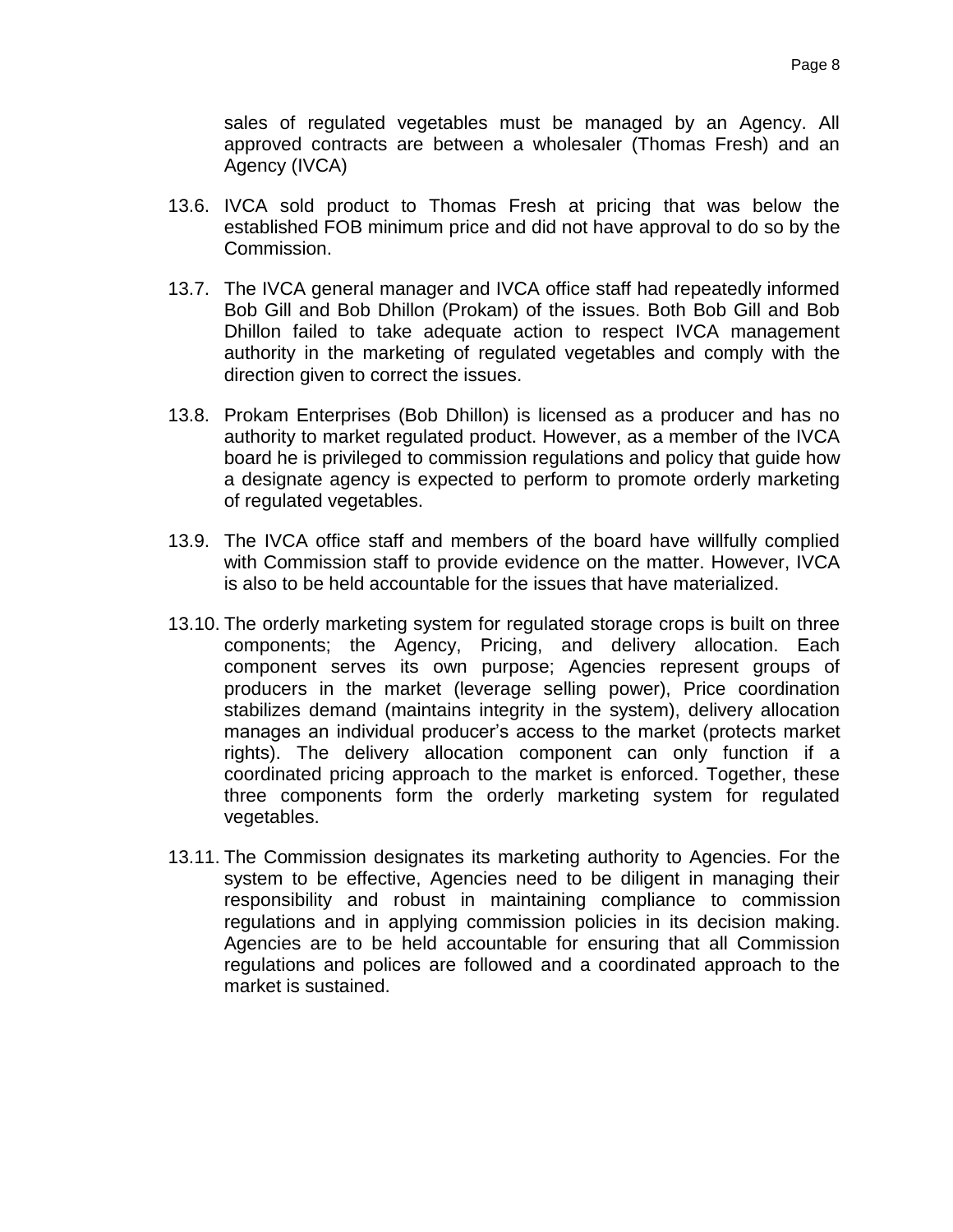# <span id="page-9-0"></span>**DECISION**

- **A) 'Was IVCA selling regulated product to Thomas Fresh at less than the Commission's minimum FOB price, and if so, how and why did this occur?**
- 14.IVCA, Prokam and Thomas Fresh each allege that the Commission does not have authority to establish minimum pricing for extra-provincial sales. However, this "jurisdictional" argument is not pressed in any substantial way.
- 15.To the extent that the stakeholders might be asserting that the Commission is setting out to regulate interprovincial and export trade, the Commission disagrees. This is not a supply managed commodity. Therefore, orderly marketing within the Province cannot be achieved through the use of "quota". It can only be achieved by establishing the minimum price at which agencies may market regulated product. If the Commission is going to continue to permit multiple designated agencies to exist within the Province, it must ensure that those designated agencies are not competing for the same buyer (on price) with the same product. This would lead to a "race to the bottom" – the antithesis of "orderly marketing". Therefore, the minimum prices established by the Commission exist to promote orderly marketing within the Province in order to benefit British Columbia producers. They do not exist to regulate interprovincial or export trade.
- 16.The main position advanced by the stakeholders is that they simply did not understand that the minimum price would apply to extra-provincial sales.
- 17.Though there is ample reason to think that Prokam and Thomas Fresh engaged in a calculated effort to circumvent the Commission's minimum price, the Commission is satisfied that there is not a sufficient basis to find that either had "violated" the minimum price provisions. As their counsel correctly notes, minimum prices are considered confidential, and this information is shared only with the designated agencies that are charged with the responsibility to market regulated product in a manner that promotes orderly marketing. Though Prokam and Thomas Fresh may have been aware of the applicable minimum prices given the dual-role occupied by Mr. Dhillon, the Commission does not formally share that information with them.
- 18.Fundamentally, it appears that IVCA failed to fulfill its responsibilities as a designated agency of the Commission insofar as it failed to ensure that it was marketing regulated product at the Commission-ordered minimum price. In this regard, it should be remembered that IVCA is not merely an industry stakeholder, it is a delegate of the Commission charged with the responsibility to promote orderly marketing. IVCA's assertion that it didn't know that price controls applied when product is sold out of the province seems difficult to believe, given that IVCA must surely understand the essential role of minimum pricing as a tool to achieve orderly marketing. Furthermore, the position advanced by it would require one to "read in" words of limitation that do not exist (i.e., that the minimum price is applicable only to regulated product sold within the Province). Alternatively, if IVCA did not understand its responsibility to promote orderly marketing by adhering to the minimum price, then questions may arise about whether IVCA is a suitable entity to exercise that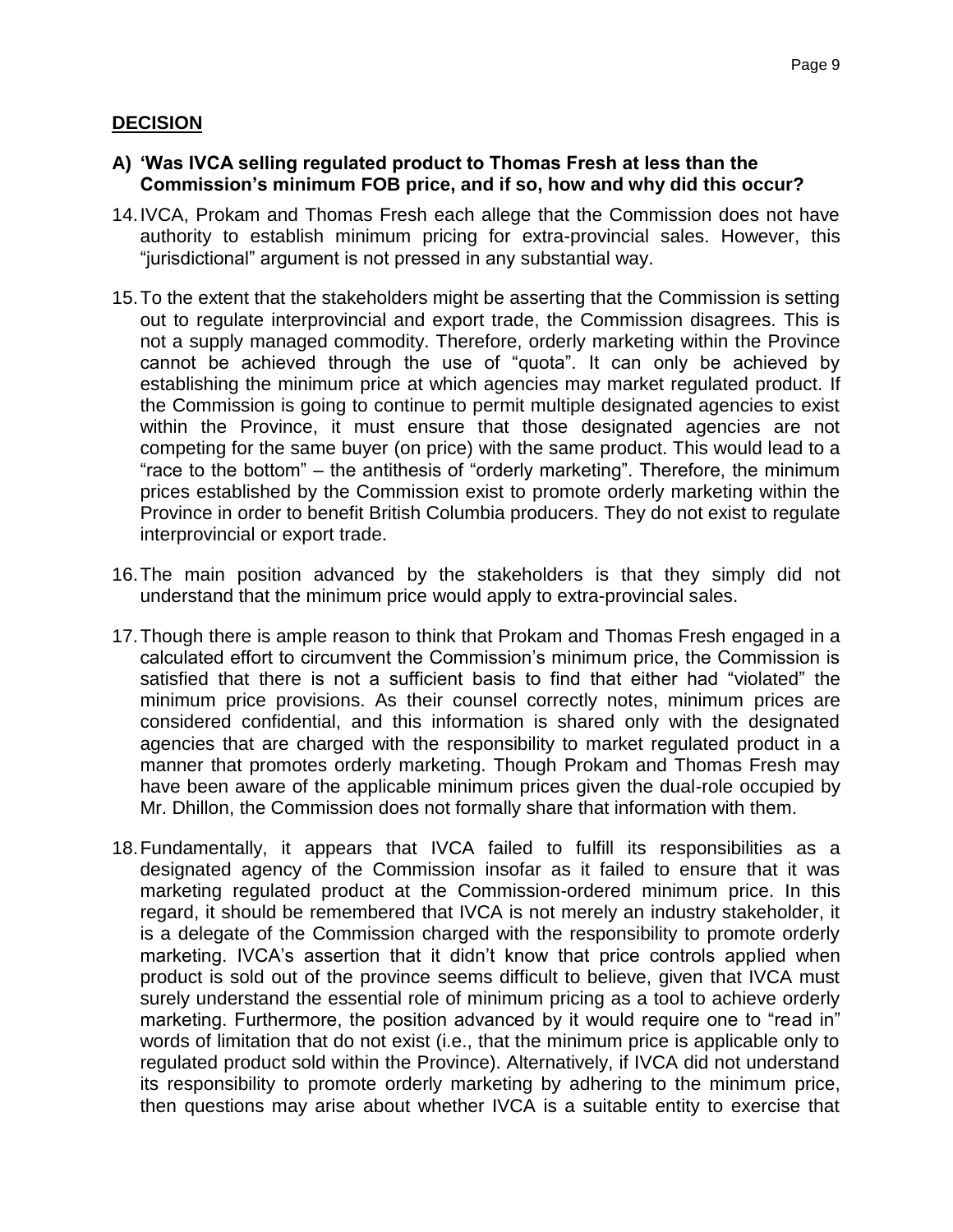delegated authority. British Columbia potatoes are sold throughout Canada, and it would obviously be detrimental to orderly marketing if agencies competed against each other on price "in a race to the bottom". The following passages from the BCFIRB's January 31, 2017 Supervisory Decision are apposite:

> 4. In British Columbia, the production and marketing of vegetables is regulated under the *NPMA*, the *NPMA Regulation*  ("the Regulation"), and the *British Columbia Vegetable Scheme* (Scheme). The Scheme (s. 4(2)) grants the Commission the power set out in s. 11(1)(a) of the *NPMA* to "regulate the time and place at which and designate the agency through which a regulated product must be marketed". The Commission has issued General Orders which govern the regulated industry actors, including designated agencies.

> 7. The specific rules governing agencies differ depending on the needs of the particular regulated industry. What is common across all regulated industries, however, is the agencies are licensed entities whose purpose is to market regulated product on behalf of registered producers. Agencies are licensees whose regulatory role is to harness the collective power of producers to enhance market access for regulated products. They minimize burdens on each producer regarding finding outlets for sales of their delivery allocation (a mechanism for producers to share market access). Agencies also store, ship, and label product for producers. For consumers, they help ensure a steady supply of BC product by contributing to orderly marketing. In all this, one of their key roles is to grow the industry by looking for new markets. As was noted in the March 31, 2016 Workshop Report that was part of the current process, at p. 4: "**Agencies competing for the same buyer with the same product do little, if anything, for Producers or Buyers**". Agencies thus play both a key front line role , and a larger strategic role, in assisting the Commission to regulate, manage and grow the industry in an orderly fashion: see generally January 7, 2013 Supervisory Decision, paras. 34 - 38; see also the Commission's September 21, 2015 Stakeholder Engagement Discussion Paper, pp. 4 - 6.

> 74. **With respect to IVCA**, the Commission concluded that IVCA does contribute to the vision of regulated vegetable marketing on Vancouver Island, but that **its growth ambitions need to be monitored to ensure that any such ambitions that extend beyond the Vancouver Island market are not merely seeking to displace existing markets**. With respect to promoting collaboration, the Commission noted that IVCA does work with other agencies, but it is not clear how it manages delivery allocation, and it needs to be more transparent in how it manages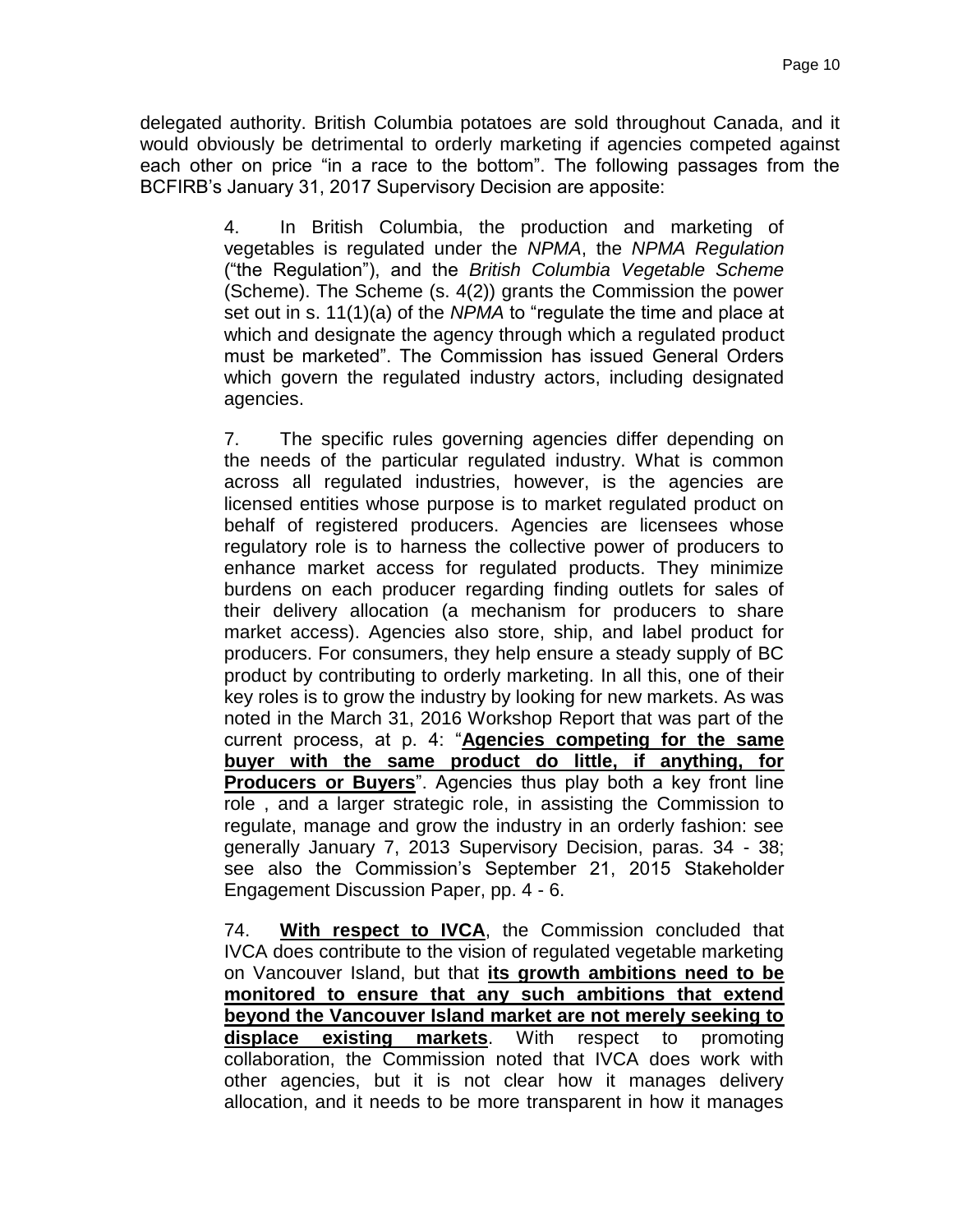earned market entitlement between all its producers. With respect to IVCA's demonstration of good governance, the Commission stated "yes, but needs improvement". The Commission noted IVCA's long history as a non - profit co - op, its focus on growth and its new investment in technology and infrastructure. However, the Commission repeated its concern about the need to monitor delivery allocation, and noted that IVCA does not have written GMAs, which does not sufficiently protect the interests of growers. With respect to business planning, the Commission stated that IVCA "appears to have a focused vision and strategic direction for its business. It is committed to working with its growers to identify products that can be grown successfully in local soils". With respect to market demand, the Commission answered this as a positive, but expressed concern that IVCA's recent move to uniform packaging did not sufficiently differentiate Vancouver Island grown product. The Commission also noted that IVCA's agency designation does not currently extend to greenhouse crops and it had requested such an extension. The Commission agreed that " [it] would strengthen its competitive position in the Vancouver Island market by giving it the ability to represent all types of vegetables". (emphasis added)

- 19.IVCA's failure to fulfil its responsibilities as an agency could provide a basis for the Commission to decide to terminate that agency designation. However, two factors mitigate against termination. First, though the Commission has determined that Prokam and Thomas Fresh cannot be held to account for "contravening" the minimum price, it is nevertheless satisfied that they played a significant role in the marketing of regulated product at pricing below the minimum price established by the Commission. IVCA bears ultimate responsibility, but the circumstances in which this non-compliance arose cannot be ignored. In addition, the issues here only concern potatoes grown by Prokam. For these reasons, the Commission has determined that it would be more "proportionate" to move Prokam to another agency that is better equipped to manage the producer and ensure that pricing rules are followed.
- 20.In determining the designated Agency, the Commission has reflected upon the following questions:
	- 1) Does the Agency have sufficient staff with the necessary experience to effectively manage the producer's supply and market the regulated product?
	- 2) Does the move to this Agency enhance orderly marketing?
	- 3) What benefits, if any, not currently available to Prokam will accrue to this producer if their regulated product is marketed through this Agency?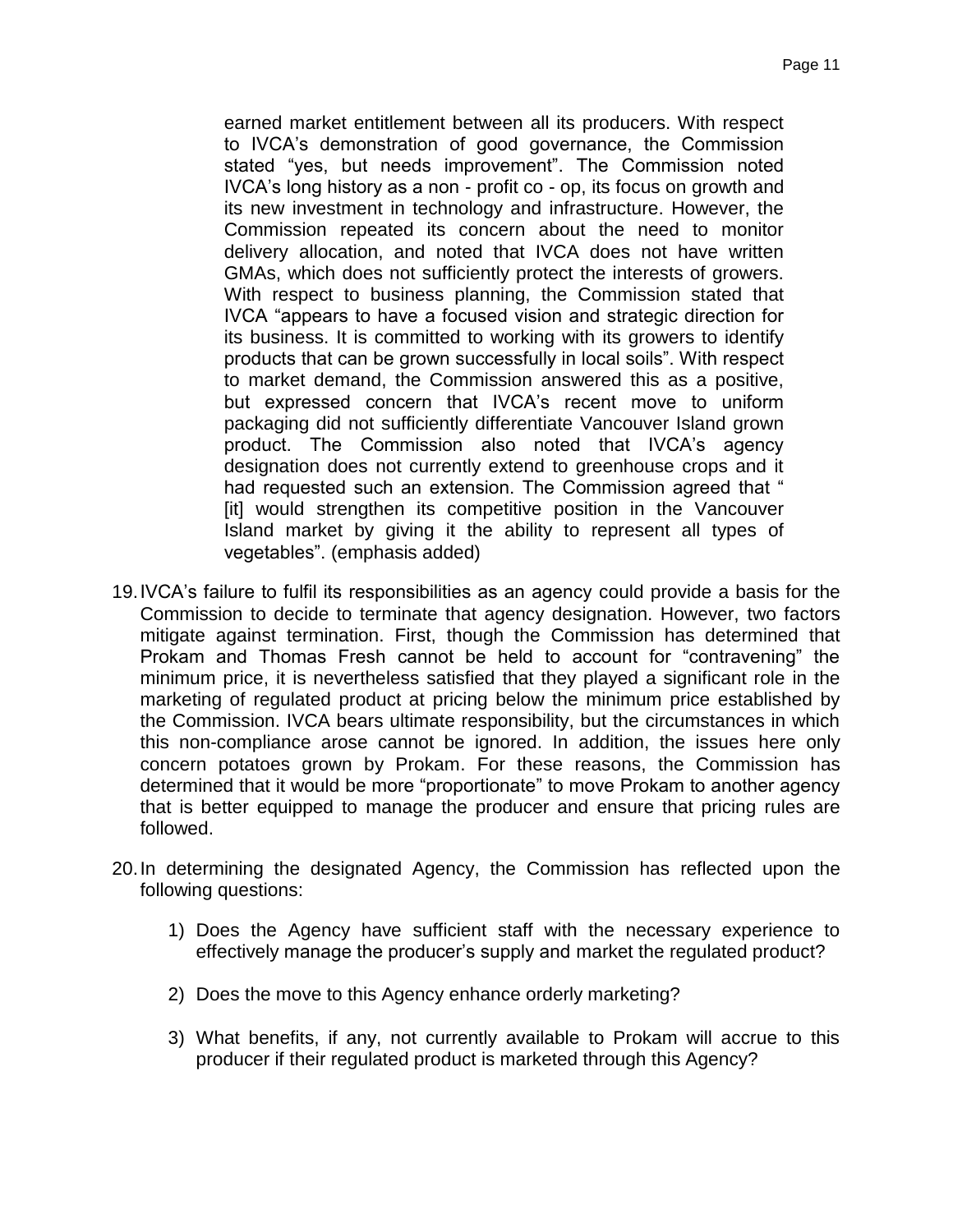- 21.BCfresh is the only Agency that is robust in upholding the principles of orderly marketing and can ensure fair representation of this producer in the market. The reasoning in support of this decision is as follows:
	- **1) Does the Agency have sufficient staff with the necessary experience to effectively manage the producer's supply and market the regulated product?**
- 22.Yes, BCfresh is an established marketer of BC product and represents the majority of regulated storage crop acreage in the province.
- 23.It's important that an agency has a clearly defined purpose in the market, can attract the resources it needs to grow, and be sustainable. To be sustainable it needs to be effective at protecting the producer's interests in the market.
- 24.BCfresh is clearly effective at protecting producer interests. The evidence is in the significant growth it has experienced in servicing both the BC and export markets. It is clearly capable of representing the market interests of their group of producers and has the staff and resources to effectively manage Prokam's product.
- 25.In addition, BCfresh has deep rooted relationships with numerous stakeholders in the market. They are relied upon by the Commission in setting minimum prices because of its depth of intelligence on the market conditions and therefore its ability to make informed recommendations.
- 26.This depth of intelligence is primarily a result of the Agency having established direct relationships in the market with the end customers in the supply chain that supply the consumer with regulated product. This is an important point to note. By selling packaged product directly to the retail and food service segments BCfresh has direct control over placement of the packaged consumer product in the market place – the driving force that defines demand. This depth to the market further enhances orderly marketing because the sales relationship is between the Agency, a designated marketing authority held accountable to BC producers, and the retail / food service buyer (servicing the consumer). Establishing these direct relationships is fundamental to insuring long term stability to BC producers. Only an Agency can justifiably ensure that the interests of the industry and their producers are protected in the market. This vested responsibility to promoting orderly marketing is essential to maximizing producer returns.
- 27.The mandate of an Agency is to represent a group of producers and carry out the marketing duties of the Commission's regulated vegetables;
	- i. in compliance of the consolidated general order,
	- ii. in respect of the operating principles of the orderly marketing system, and,
	- iii. for the benefit of its producers and the industry.
- 28.A wholesaler has no legal obligation to represent the interests of BC producers.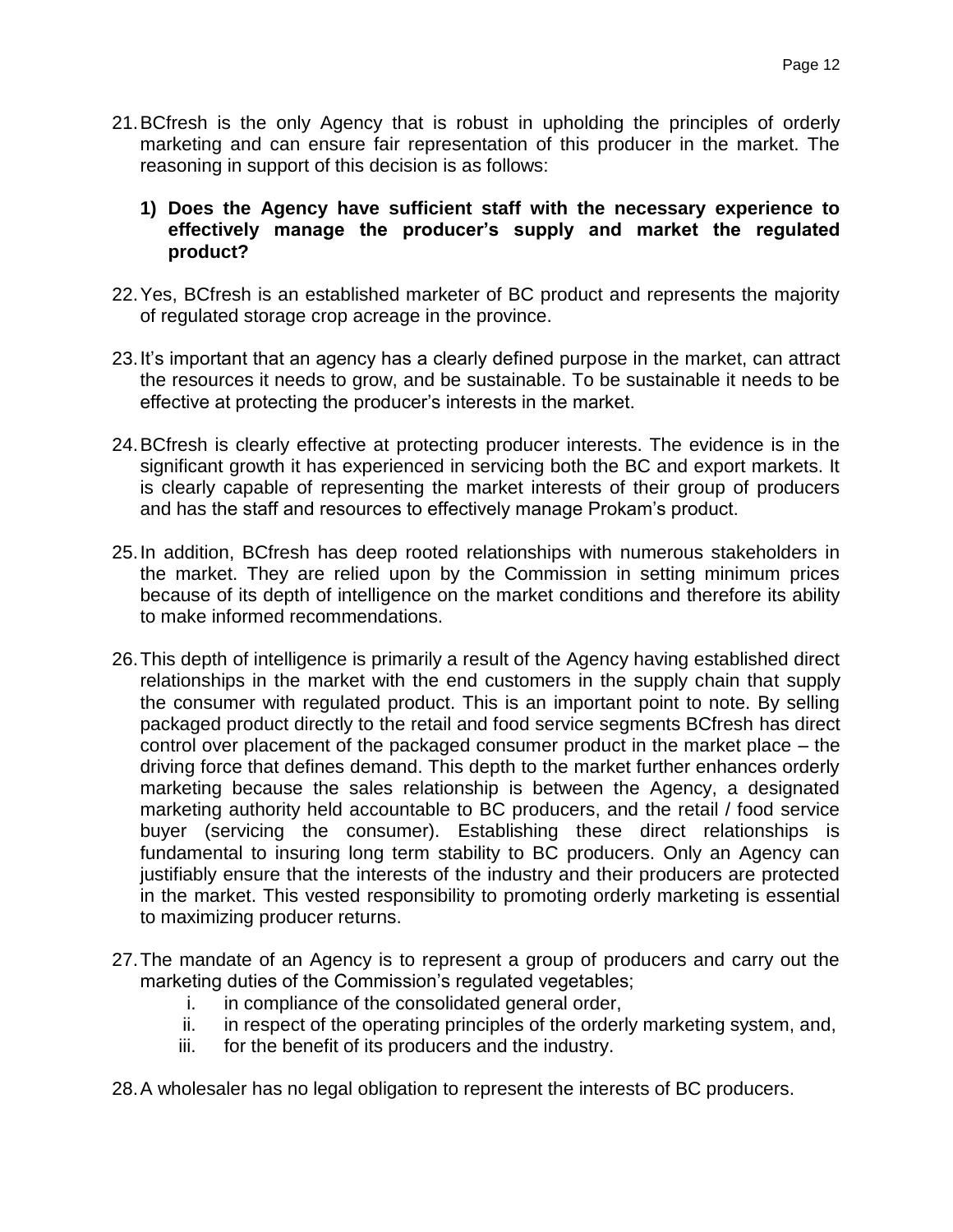# **2) Does the move to this Agency enhance orderly marketing?**

- 29.Yes, by way of proficient management of Prokam's growth ambitions in the target market.
- 30.Demand is defined as the quantity of a good or service that consumers and business are willing to buy at a given price at a given time. Market demand is the sum of each individual demand for the product from buyers in the market. The price elasticity of demand is a measure of how responsive demand for a product is to the changes in its price. Research completed on potato consumption reveals that consumer demand for fresh market potatoes is inelastic, meaning that consumers are not very responsive to a price change. On the other hand, the demand for a business is more elastic because the buyer is motivated to procure the product for as little as possible to maximize margins. Canadian consumption statistics compiled by Statistics Canada also reveals that fresh potato consumption from 1997 has declined by 48%.
- 31.Growth, or "New Demand', cannot be argued as being derived from a displacement of product that is already supplying the market. The growth ambitions of an agency and its producers need to be validated against the current market being supplied by the industry and the industry's ability to satisfy the demands of this market.
- 32.BCfresh is the only other agency servicing the export market. Having one experienced agency that is well informed of the target export marketing environment to be responsible for coordinating supply to this market provides for enhancement of orderly marketing.
- 33.A potato is a potato. This is especially true in an export market where BC grown potatoes can't be positioned as the 'local' source to be sold to end users as the 'local' option and cater to an established niche market that demands local grown.
- 34.Market access is largely influenced by price, which directly impacts your ability to compete in the market against like product. A single agency approach to this market is an efficient and effective means of ensuring that a coordinated pricing approach is maintained and that only "truly" new market demand is being serviced by new supply.

### **3) What benefits, if any, not currently available to Prokam will accrue to this producer if their regulated product is marketed through this Agency?**

- 35.BCfresh is in a position to provide a "hands on" approach to monitor and guide the growth ambitions of Prokam in an effective and efficient manner in consideration of other producer interests in the export market.
- 36.Enhances economic stability of both the producer and the industry through informed decision making that encourages growth of vegetable production in naturally strategic areas.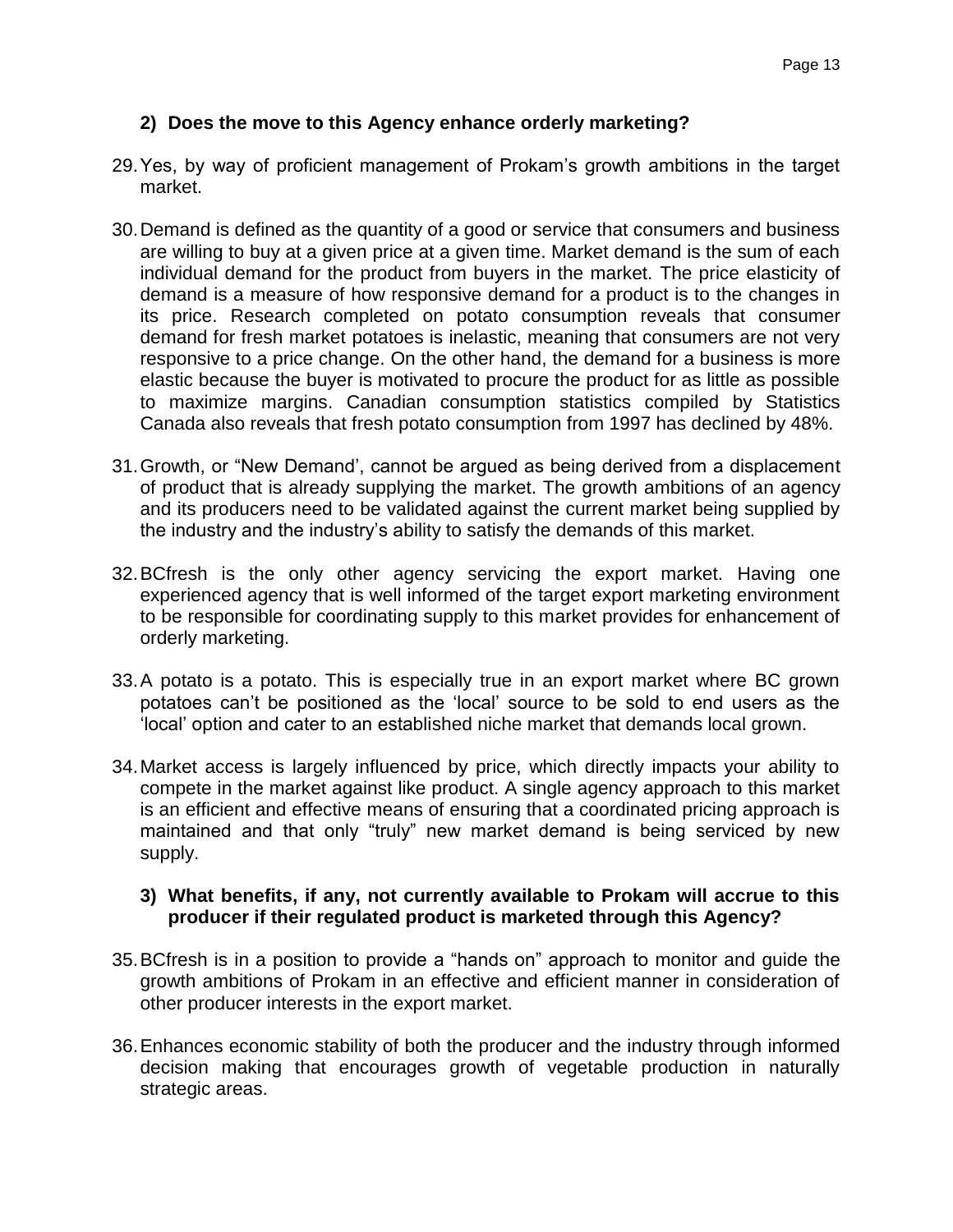37.The producer will be privileged to informed decision making on market opportunities that will maximize returns.

### **4) Other Considerations**

38.As noted in the Decisions and Recommendation document issued by the Commission on June 8, 2016 (as part of the Vancouver Island supervisory review), under the section 'BC Production on Scope of Total Market' (page 31);

#### "BC Production in Scope of Total Market

81. Demand for BC product is local, driven by some degree of consumer preference for locally-grown food, and heavily dependent on a wholesaler and retailer's business and marketing plans. Retailers place preference on what will sell and are highly pricesensitive in the supply choices they make when procuring a mature commodity in a market saturated with numerous supplier options. Prices are set by the market in which BC producers are price takers. Purchasers demand quality product and high service levels. Competition for shelf space is fierce. This needs to be emphasized. Whether you look at the Vancouver Island, BC, or Canadian market for our regulated vegetables, the same situation applies….

82. In the 2015/16 season, total storage crop acreage and production of BC's regulated storage crop vegetables amounted to 5,516 acres producing 80,000 tons of product. Of this production, approximately 75% is in potatoes with the balance in other regulated storage crop vegetables (Cabbage, Carrots, Beets, Parsnips, Rutabagas, Turnips, Yellow Onions). Comparing our potato production to just the supply of competing potato growing regions in North America, US production dwarfs the BC industry. In 2014/15, the four Western US states produced 263,995,000 hundredweight of potatoes (one hundredweight is equal to 100 lb or 45.36 kg), whereas BC produced 1,616,146 hundredweight of fresh potatoes during the same period  $-$  that amounts to less than 0.06%. To put this in perspective, the combined 2014/15 fall production of the Western United States is approximately 163 times greater than BC potato production.

83. The point to be made is that BC production of regulated vegetables represents a small group of producers in the bigger picture and it emphasizes the need for all producers and all agencies to work together and consolidate as much as possible at the marketing level to efficiently deliver quality product to the market place. It is also important to emphasize that it is essential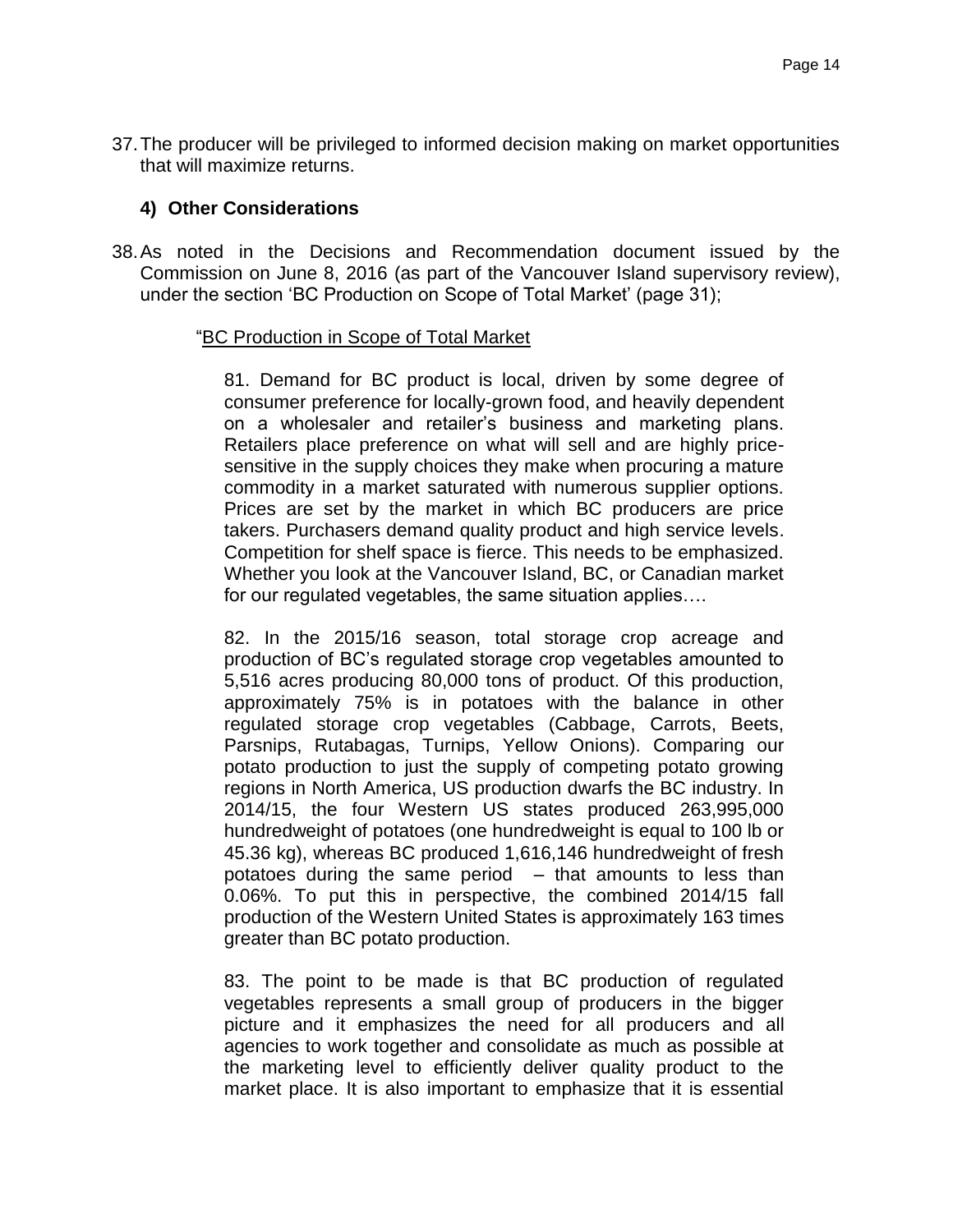for our survival as an industry to ensure interests representing the collective good of the community of producers always be placed in front of individual self-serving purpose."

- 39.It is also clearly evident from the strategic analysis completed on the BC industry (page 37 of the same document) that the power lies with the buyers. The placement of Prokam with another Agency must result in a sound marketing framework that best services the industry. This becomes increasingly difficult when you represent a small producing region targeting an export market where BC is no longer the 'Local Choice'. It takes a concerted effort to ensure that BC producer interests are protected.
- 40.At this time there are no Agencies other than BCfresh that are qualified to effectively manage Prokam's growth ambitions in the export market.
- 41.If Prokam wishes to argue that they should be directed to another Agency, it may make such a submission and the Commission will give it due consideration. The submission is also to address the questions and considerations the Commission had reflected upon in making their choice.

### **B) Prokam Enterprises Ltd. Delivery Allocation & Licence**

- 42.The Commission is of the view that Prokam's Delivery Allocation must be adjusted to negate the effect of shipments achieved through sales made at less than the minimum price. No permission was granted to IVCA to market at pricing below the established minimum price.
- 43.In addition, the shipments of Kennebec Potatoes will not count towards the calculation of delivery allocation for this product. Prokam does not have any delivery allocation for Kennebec potatoes and was not granted permission by the Commission to ship any Kennebec Potatoes into the market.
- 44.Prokam's licence class is to be adjusted to reflect its disregard of delivery allocation rights on Kennebec potatoes and in acknowledgement that it played a significant role in the marketing of regulated product at pricing below the minimum price established by the Commission.

### **C) Mr. Bob Gill's Certificate of Authority**

45.The Commission has decided the temporary suspension of Mr. Gill's Certificate of Authority is to be addressed as an Agency matter. IVCA is to inform the Commission General Manager on how they would like to proceed.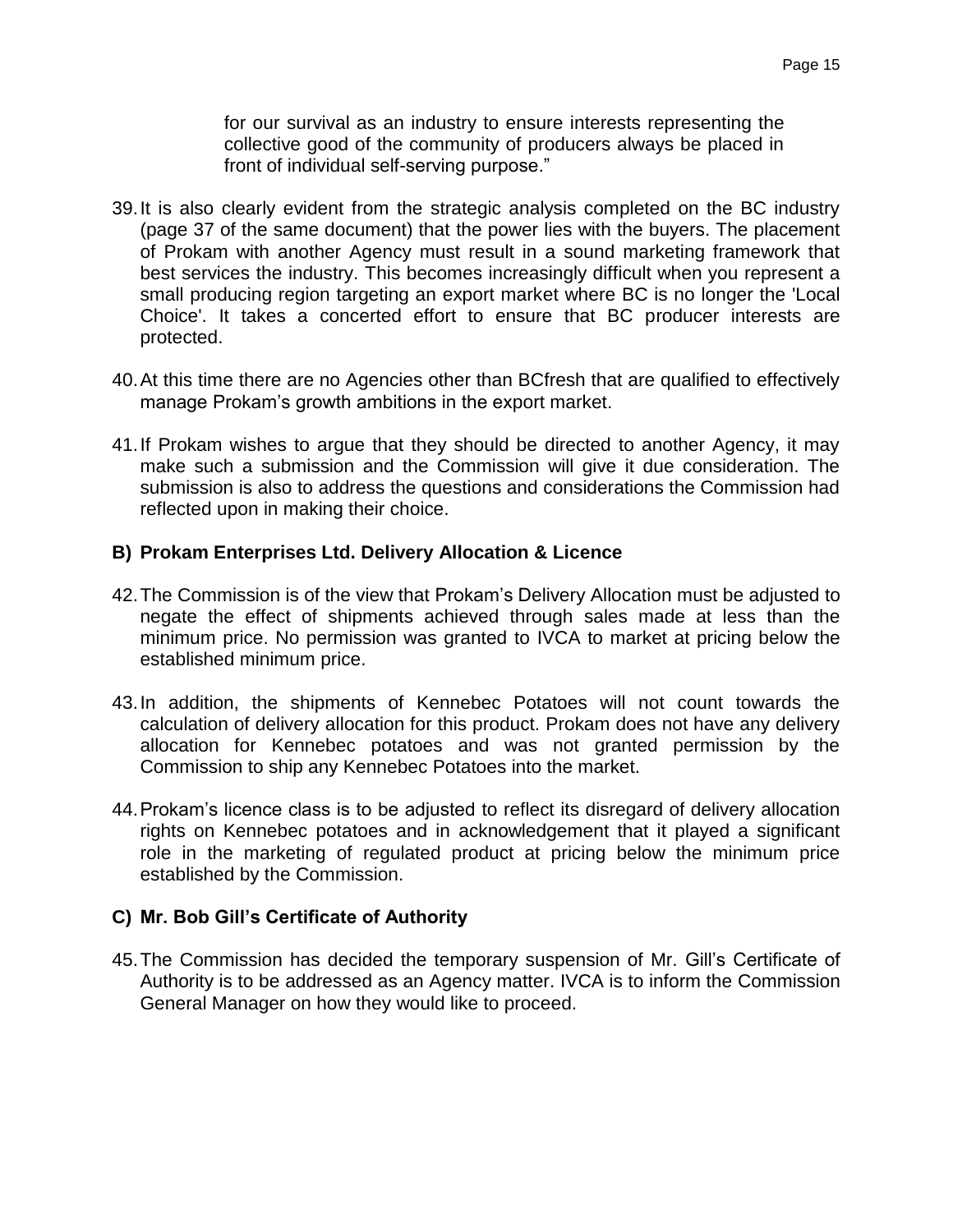# **D) IVCA Licence**

46.IVCA's licence will remain status quo in acknowledgement that it played a significant role in bringing forth the evidence that product was being sold by IVCA at pricing below the minimum price established by the Commission. Thought IVCA could not regain control, a concerted effort was made to address the situation.

## **E) Thomas Fresh Wholesaler Licence**

47.Thomas Fresh's wholesale licence class is to be adjusted to reflect its disregard to orderly marketing of BC regulated vegetables. Thomas Fresh had entered into a contract to directly purchase regulated product with an un-licensed producer. This is in direct violation of the general order and the conditions attached to a wholesaler licence. The Commission is also satisfied that Thomas Fresh played a significant role in the marketing of regulated product at below the minimum price established by the Commission.